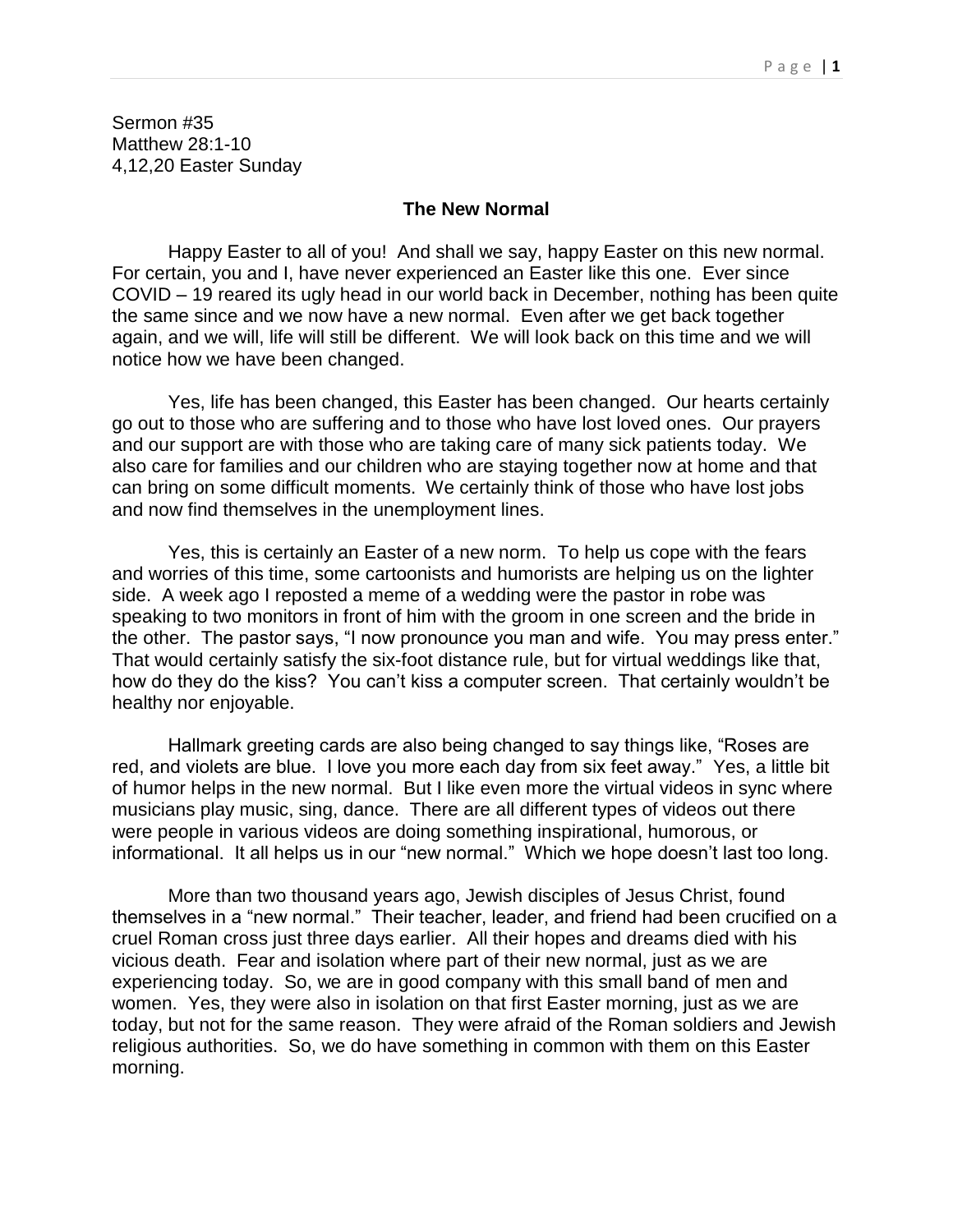1. Jesus has risen and his tomb is empty, the new normal.

On that first Easter morning, just as the sun begins to peak its rays over the horizon, we travel with two women from the group as they begin their journey. The two women are Mary Magdalene and the other Mary, most likely Mary the mother of James, as the gospel writers Mark and Luke both indicate. For certain the women were still filled with sorrow over the horrific crucifixion they had witnessed on Friday. Mark says that they worry about who will role the stone away. Luke and Mark tell us that the women were taking spices to the tomb to anoint Jesus' body for proper burial. They had waited during the Sabbath, the day before. Now they came to finish this task.

Here in Matthew, what we have just read, the two women simply travel to see the tomb. When they arrive, a violent earthquake occurs. Matthew uses the word *seio*, meaning tremble or shake violently. It's where we get our word, seismic from. This was a seismic, cataclysmic event.

The cause of the violent earthquake was the coming of the angel of the Lord who came down from heaven, went to the tomb, rolled back the stone and sat upon it – as in complete triumph. No stone could come close to matching the more powerful, heavenly being. A massive bolder becomes clay putty in the hands of a mighty angel, whose appearance was like lightening with clothes as white as snow.

Roman guards are also no match for this powerful being. They shake in fear and become like dead men. No earthly power can match this higher power. This angel has no concern whatsoever to talk with the guards. Rather, the speaks to the women, and only to them.

"Do not be afraid," he says. From Jesus' birth narratives, on, heavenly beings have appeared to mere mortals, telling them not to be afraid. This is no different, yet the occasion is completely new. The angel assures the ladies. He knows they are looking for Jesus, who was crucified. But he is not here for his tomb is empty. "He has risen, just as he said. Come and see and tell his disciples: 'He has risen from the dead and is going ahead of you into Galilee. There you will see him'" (vv. 5-7).

In essence the angel is saying, "women, this is the new normal. Your friend's not here. Resurrected, living people don't stay in tombs." This is the first indication that Jesus is alive. How do the women respond?

2. His disciples are not to be afraid.

The women hurry away from the tomb, "afraid yet filled with joy." They run to tell his disciples. They came to the tomb walking, probably with heads down in sorrow and fear. But now after the earthquake, the shining angel with a startling message, they run and not simply walk. A mixture of fear, wonder, and joy fills their entire beings. All of a sudden, they see Jesus himself with the words, "Greetings." Did Jesus forget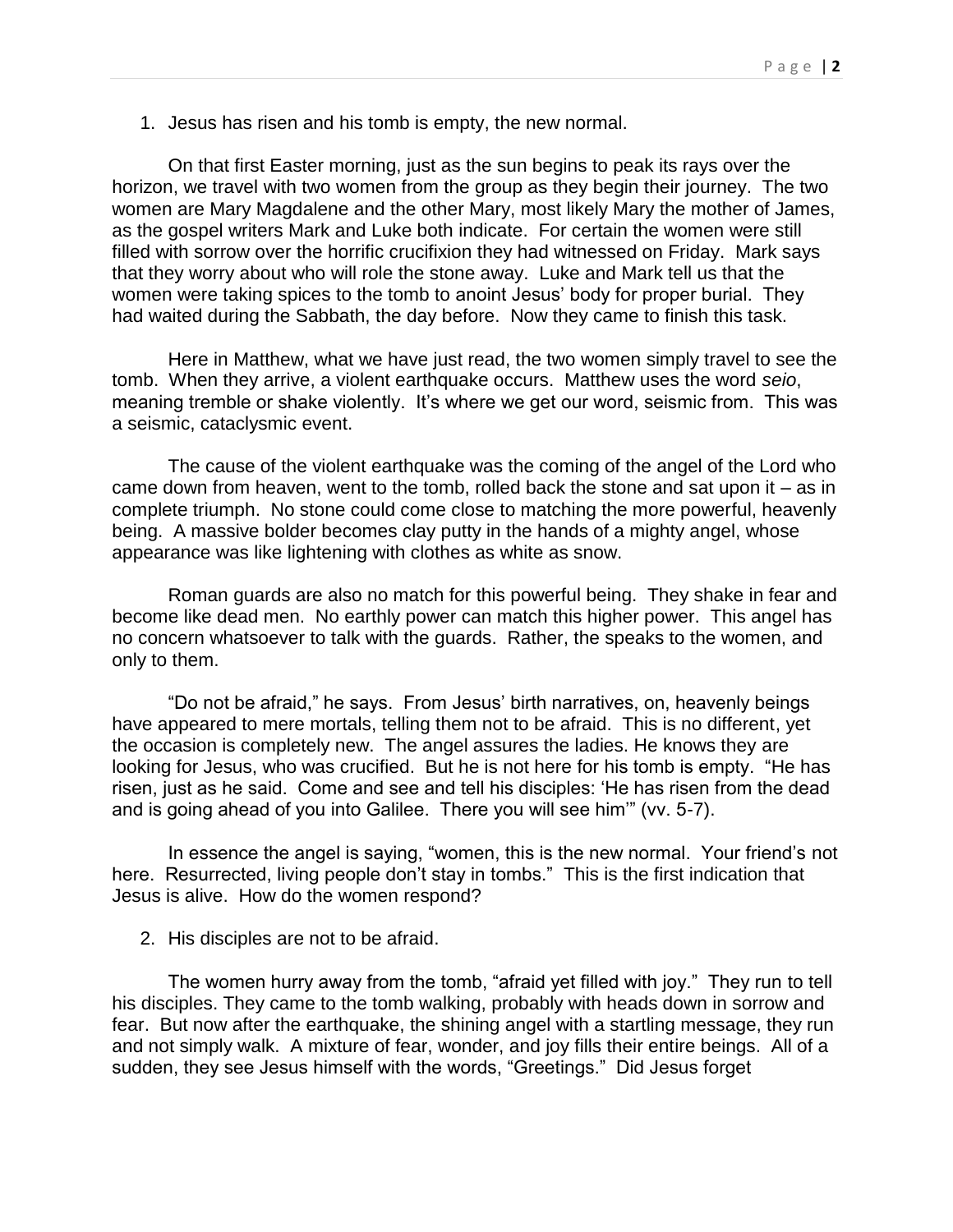something in the tomb? No, probably not, he came back for the women. Just as in John's gospel, Jesus returns to see Mary, here he greets both women.

And their response? They come to him, bow before him clasping his feet and worship him. Clasping his feet shows that he was alive in body form. And they definitely recognize him. And most of all, they worship him. He is the risen Lord, worthy of worship. The women are not afraid of this new normal. Rather, they must embrace it.

Jesus now tells them the same message of the angel. Just in case they didn't get it before, now they certainly know for sure. "Do not be afraid," he reassures them again. That means that they probably were still afraid. Wouldn't you or I be the same?

Then Jesus continues with the same message, "Go and tell my brothers to go to Galilee; there they will see me." The women become the first eye-witnesses of Jesus' resurrection and the first evangelists. Now they must tell the disciples of Jesus' resurrection and the message to go to Galilee.

Before Jesus' death, just after instructing Peter that he would be crucified, he tells his disciples to go to Galilee (Matt. 26:32). Now, the same message. Something very important must be going to take place in Galilee. And the word "brothers" indicates their special Christian bond of fellowship.

Later, when the eleven arrive on the mountain in Galilee, he gives them the great commission. That means that there is work to do in this new normal. And you and I have work to do too, because we are still part of this new normal, even more than two thousand years later. We're still in the new normal. And what is our work?

3. They have work to do in this new normal.

There on the mountain, the risen Jesus commands his disciples with the work of the great commission.

- a.) They are to go and tell this good news about Jesus' resurrection.
- b.) And go and make that is make new disciples of all nations in his power.

What does this new normal look like for you today? First, on this Easter Sunday morning, do you know the risen Lord and Savior. Has he made a difference in your live and given you new life in him? You can do so, by repenting of your sins and asking him to forgive you. Let Jesus' powerful love transform your life today.

And yes, during this time we have much less opportunity for social interaction. But what can you do to tell others and make more disciples of Jesus today? Yes, it can be through phone calls, cards, letters, email messages, or a taking a walk in the park at six feet apart. Let's not keep this message to ourselves. The Easter message is to be received and lived out – given out to make new disciples. That's the new norm.